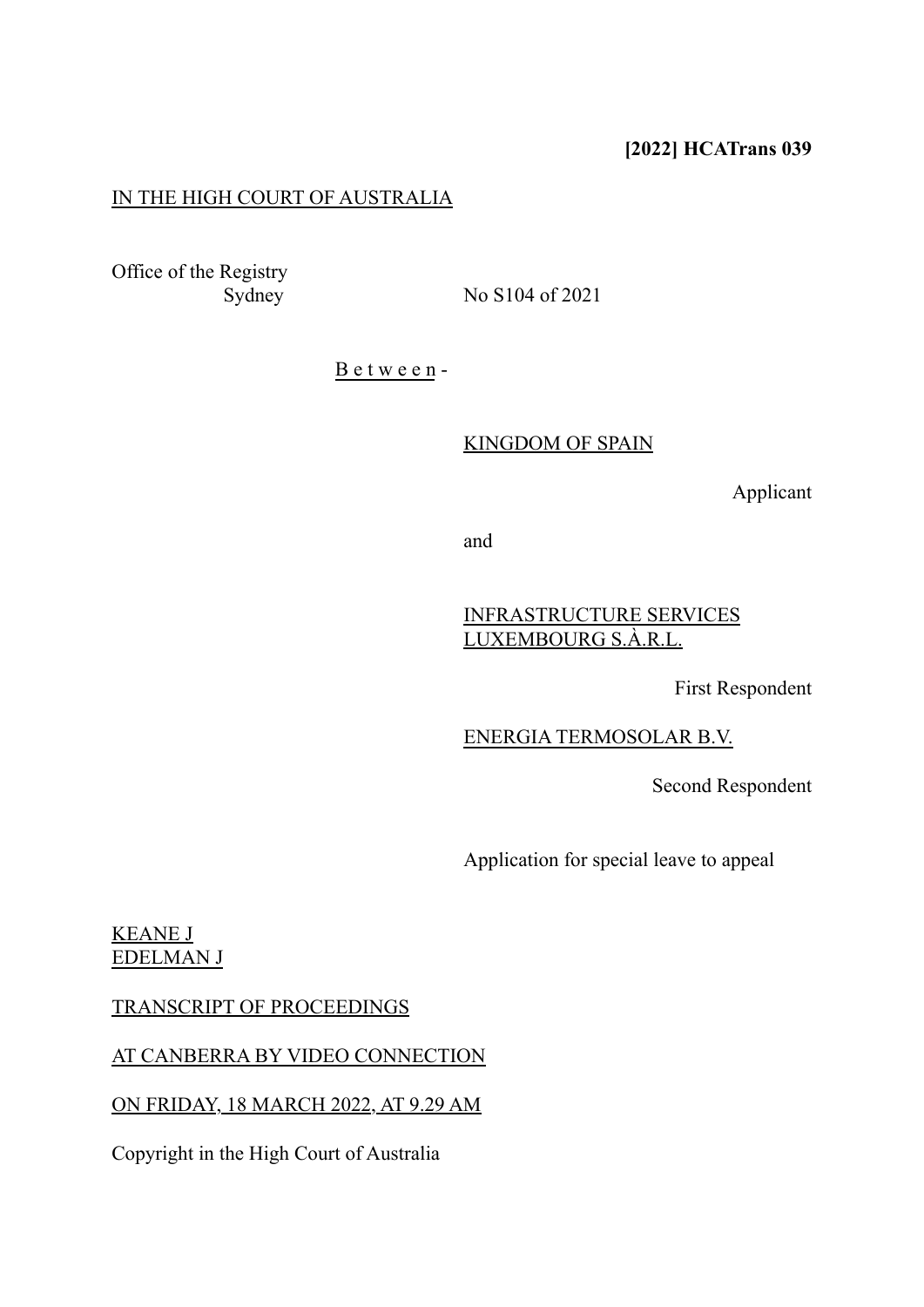**KEANE J:** In accordance with the Court's protocol when sitting remotely, I will announce the appearances for the parties.

**MR C.S. WARD, SC** appears with **MR P.F. SANTUCCI** for the applicant. (instructed by  $K & L$  Gates)

**MR B.W. WALKER, SC** appears with **MR J.A. HOGAN-DORAN, SC** and **MR C.W. BROWN** for the respondents. (instructed by Norton Rose Fulbright Australia)

**KEANE J:** Yes, Mr Ward.

**MR WARD:** Thank you, your Honour. May it please the Court. Your Honours, we appear on this application for special leave to appeal in the context of and only for the purpose of seeking to continue to assert the sovereign immunity of the Kingdom of Spain.

The application raises two questions for determination, which are identified at page 128 of the application book. The questions are both domestically and internationally significant. They take place and arise in the context of decisions of the United Kingdom Supreme Court and the European Court of Justice, each of which recognises the ambiguity that we say arises in construing, as the Full Court did, the mere act of becoming a party to the ICSID Convention as either an express or implied waiver of sovereign immunity by agreement before the courts of this country.

The first question which is said to arise – at page  $128 -$  is whether sovereign immunity is capable of being waived other than by a clear and unambiguous action of a state – that is, when it comes to an agreement. We, of course, say that the mere act of Spain becoming a party to the ICSID agreement does not amount to a sufficiently clear and unambiguous waiver of immunity.

The second question then arises, and it is a question of construction of the ICSID Convention, but in the context of section 35 of the *International Arbitration Act*, that is, whether on the approach taken by the Full Court, there is an interpretation of Articles 54 and 55 of the ICSID Convention, such that the preservation of immunity in Article 55 no longer has any application to the agreement said to arise in Article 54. That is said by the Full Court to be the result of what the Court finds to be a strict dichotomy between recognition on the one hand and enforcement and execution on the other, that being a dichotomy which we say does not arise textually in the treaty itself.

Before I turn to the Convention, could I set the scene simply by saying that, as your Honours would be well aware, sovereign immunity is a rule of customary international law. It is an accepted and well-understood principle of both customary international law and, in some instances, treaty law. It has been given domestic effect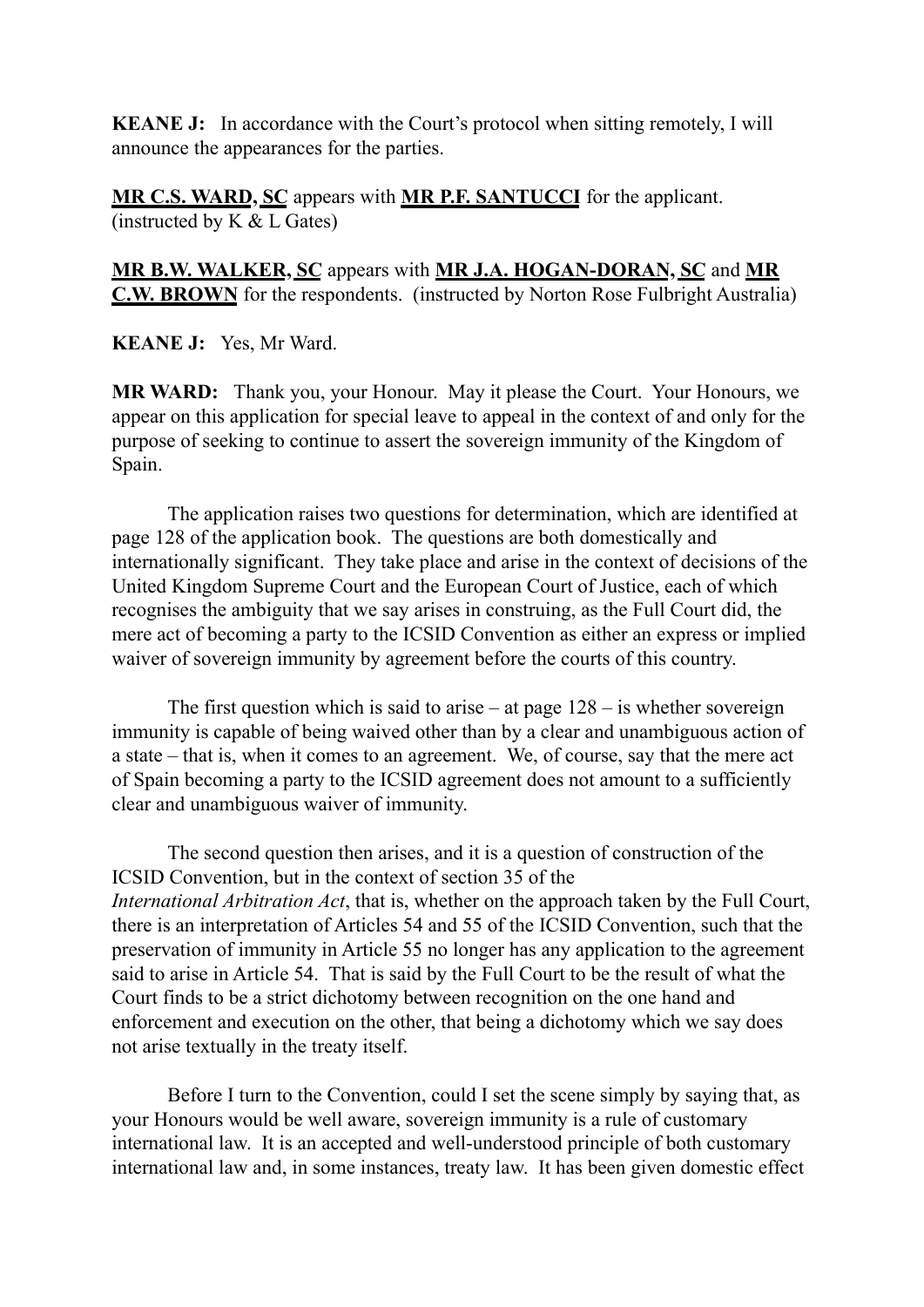in the *Foreign States Immunities Act 1985* (Cth) and, for the reasons that the Court has given in, for example, *Firebird*, it is necessary only to turn to the content of the *Foreign States Immunities Act* for the purpose of determining the extent of Australia's obligations under the immunities provisions that would be otherwise applicable at international law.

If your Honours turn to page 139 of the application book, there are extracts, relevantly, of the provisions of the *Foreign States Immunities Act*. We are dealing in particular with section 9, which preserves the general immunity. Then, as your Honours may recall from the Australian Law Reform Commission Report No 24, the absolute immunity in this Act is subject to enumerated exceptions.

Those exceptions give effect to what is known as the restrictive theory of state immunity, which essentially provided for exceptions based upon commercial transactions of states. The extension that we are dealing with deals with exceptions based upon the agreements of states. Your Honours will find that in section 10(1):

A foreign State is not immune in a proceeding in which it has submitted to the jurisdiction in accordance with this section.

Then subsection (2):

A foreign State may submit to the jurisdiction at any time, whether by agreement or otherwise –

and the proviso is then not applicable to the present circumstances. Your Honours should also be aware - - -

**EDELMAN J:** Mr Ward, none of this is controversial, is it? Is not the controversial issue just really the operation of Articles 54 and 55, and whether those two articles amount to a submission within the Immunities Act?

**MR WARD:** Yes, subject to this, your Honour. We say that a narrow construction ought to be given to the *Foreign States Immunities Act* because of the context in which it arose. We say that is consistent with the decision of the New South Wales Court of Appeal to which we have made reference in a number of places in *Li v Zhou* (2014) 87 NSWLR 20, and in particular to the passage at paragraphs 36 and 37 – the application of the principle of respect for autonomy:

*militates against the easy acceptance of the conclusion that any party to a treaty as acceded to the jurisdiction of other national courts through inadvertence or based on ambiguity or derived from uncertain inference."*

So, that is the framework in which we seek to put the ICSID Convention.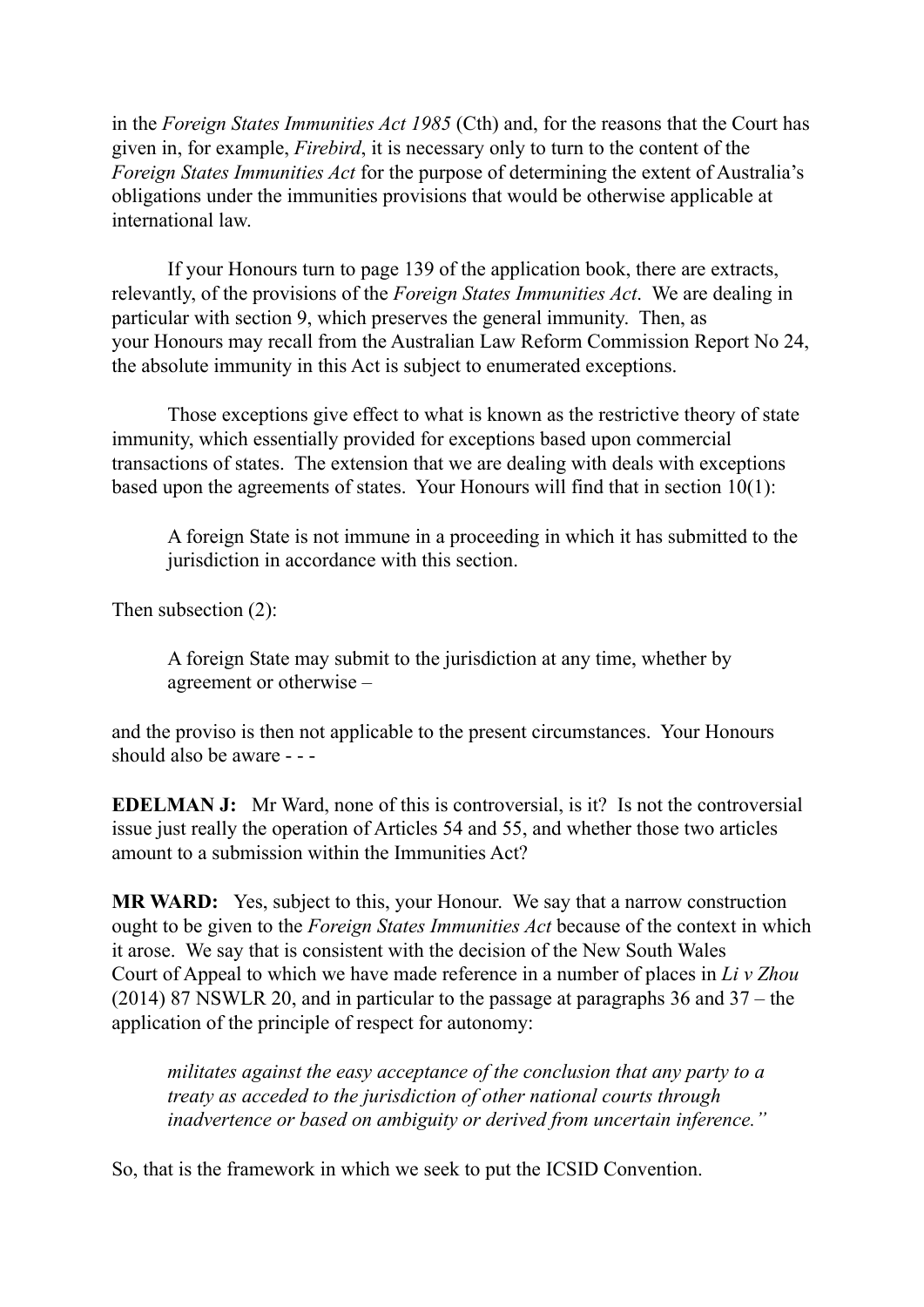Alternatively, provisions of the treaty - your Honours, it is significant, in our submission, that the submission to jurisdiction by agreement which is said to arise in this case is a piggyback submission, that is, it is said to be the mechanism of Article 26 of the Energy Charter Treaty, which entitled the investors to approach an ICSID Tribunal for arbitral relief. It is then of course the arbitral award from ICSID which considered jurisdiction as part of its ruling, which is the subject of the application for recognition and enforcement in this country. I will return to that at the conclusion of the submissions.

Could I take your Honours, please, to paragraph 37 at page 85 of the application book. At paragraph 37, his Honour Justice Perram deals with the first of the two questions, that is whether there is an agreement simply by reason of accession to the ICSID Convention. His Honour interpreted, at paragraph 37, the content of Articles 54(1) and (2) as constituting an agreement by Spain:

to submit to the jurisdiction of the Federal Court –

of Australia. If your Honours then turn to the text of the treaty itself, at page 143, there is little or no textual support, in our submission, for the proposition that Article 54 amounts to a submission by Spain to the jurisdiction of the Federal Court. In terms, Article 54 places obligations on contracting states to recognise awards rendered pursuant to the Convention as binding:

as if it were a final judgment of a court in that State.

In other words, the obligation that we say arises clearly on the text of Article 54 is an obligation upon Spain and other countries to recognise awards when they are presented to them. It is not a waiver of immunity by Spain in respect of awards against us. The obligation goes only so far as to say, if the party approaches the courts of Spain seeking to recognise or enforce an award, Spain would be subject to the considerations of immunity, obliged to, under Article 54, recognise that award.

 So, the first proposition that we put is that the text of Article 54 simply does not support the conclusion that is drawn by Justice Perram, with whom other members of the Court agreed, at paragraph 37. The second - - -

**EDELMAN J:** Mr Ward, what is the role of Article 55, then?

**MR WARD:** Well, that is where the second of the issues arises, your Honour. It is at that point that we come to the real dilemma…..and the dichotomy that his Honour found between recognition and enforcement. The primary judge's approach, your Honour - and I think I need to deal with it by addressing both of the approaches that were taken - the primary judge - - -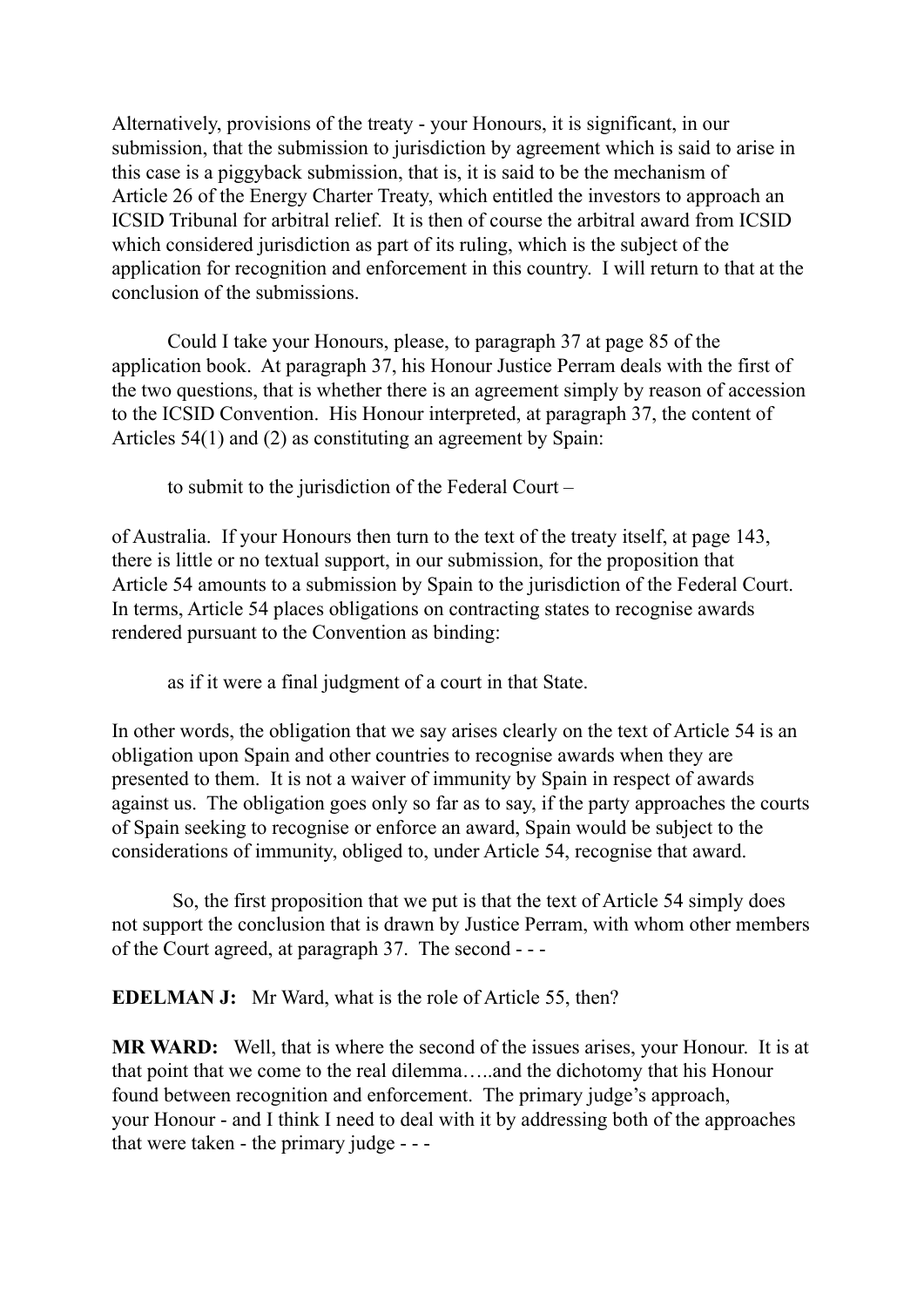**EDELMAN J:** Sorry, Mr Ward. My question was really the anterior point, which is, if you are right about your construction of Article 54, then Article 55 is not only redundant, but it is confusing.

**MR WARD:** With respect, no, your Honour. Article 55, on our construction, applies equally to the recognition and enforcement of awards under Article 54, because they are relevantly indistinguishable, that is, the enforcement of an award which applies throughout Article 54 is taken to be, or should be, on the – at least on the Spanish and French text, which his Honour Justice Perram, with whom the Court agrees, finds controls the interpretation, such that enforcement and execution are both the subject of the immunity in Article 55.

Perhaps the way to do it, your Honour – could I ask the Court to turn to paragraph 76 of his Honour's reasons – of Justice Perram's reasons, application book page 94. His Honour draws a:

distinction between recognition, on the one hand, and enforcement and execution, on the other –

and his Honour reads Article 55, the immunity preservation:

as not applying to  $-$ 

recognition, but does apply to enforcement and execution. The reason his Honour took that approach appears in paragraph 79, by reference to what the primary judge did. The primary judge took a different approach. The primary judge decided that "recognition and enforcement" ran together something in the nature of "executor", as known to the civil law system, but found that Article 55 applied or referred to execution only, not to "recognition and enforcement". That did not sit neatly, as his Honour Justice Perram found, with the inconsistency of the approaches of the Spanish and French texts, and therein lies the problem with the primary judge's approach.

The Full Court in the passage in – Justice Perram at paragraph 79, deals with the problem essentially by reasoning, with respect to his Honour, from the conclusion backwards. If your Honours see at paragraph 79, in the middle of the paragraph, his Honour Justice Perram says:

The problem in a nutshell is this: wherever the word 'execution' appears in the English text, the French word 'l'execution' appears in the French text and the Spanish word 'ejecutar' (or variants of that word) appear in the Spanish text. By itself this does not cause a problem. What does cause a problem, however, is that wherever the word 'enforce' (or 'enforcement') appears in the English text, the self-same words - 'l'execution' and 'ejecutar' - appear in the French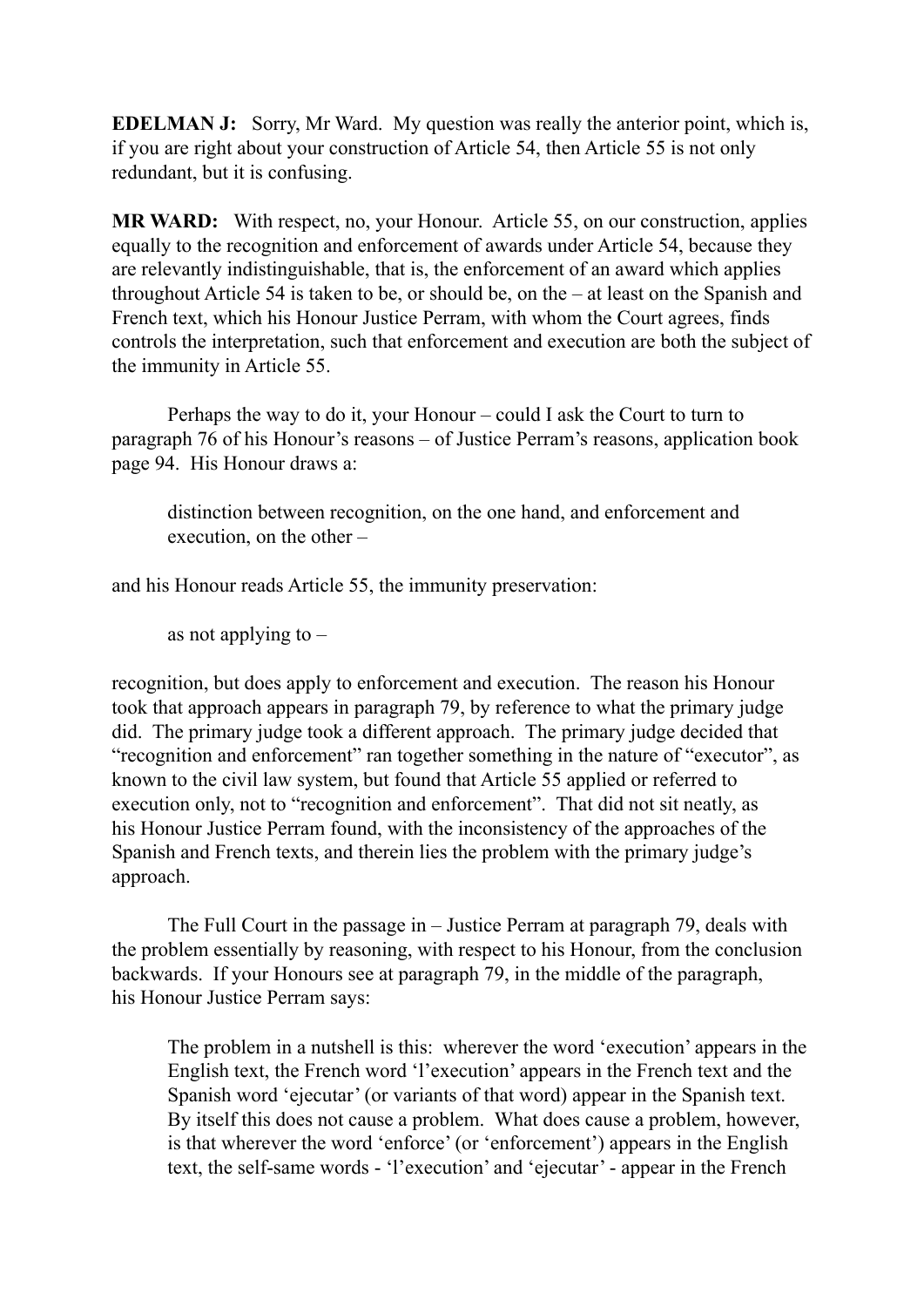and Spanish texts.

Now, that leads his Honour to the conclusion then at paragraph 95, page 99:

That having been said, one can well understand why the primary judge was driven to his approach of giving the different meanings to 'execution' and 'enforcement'. Since his Honour had characterised the proceeding as being for recognition and enforcement it followed that to have concluded otherwise would have resulted in Art 55 applying to the proceeding –

that is, the immunity provision:

and his Honour thereafter being forced to accept Spain's dyspeptic plea of foreign state immunity.

That rather sounds the bells, your Honours. That is indeed Spain's submission, and it does suggest that his Honour treated the conclusion as somewhat distasteful and decided that it was appropriate to apply reasoning to avoid that outcome, which Spain asserts as being well open, if not correct, on the texts of Articles 54 and 55.

Your Honours, the distinction that is drawn between recognition on the one hand and "enforcement and execution", does not find favour with the commentators, particularly the learned commentator, Professor Schreuer, whose work we have extracted at the applicant's submissions at application book 134, where the professor states that:

a distinction between enforcement and execution cannot be sustained –

but:

A triad of concepts . . . is also not useful.

That is a passage which was cited with some approval by the United Kingdom Supreme Court in the case of *Micula v Romania*, to which we have made reference.

In our submission, Article 55 – and this is a long answer to your Honour Justice Edelman's earlier question – should apply, and textually does apply to the content of Article 54 because there is no distinction between recognition and enforcement - execution on the other hand – that is recognition on the one hand and enforcement and execution on the other hand – such that the strict dichotomy found by Justice Perram simply does not exist.

There are other reasons to suggest that that distinction does not exist either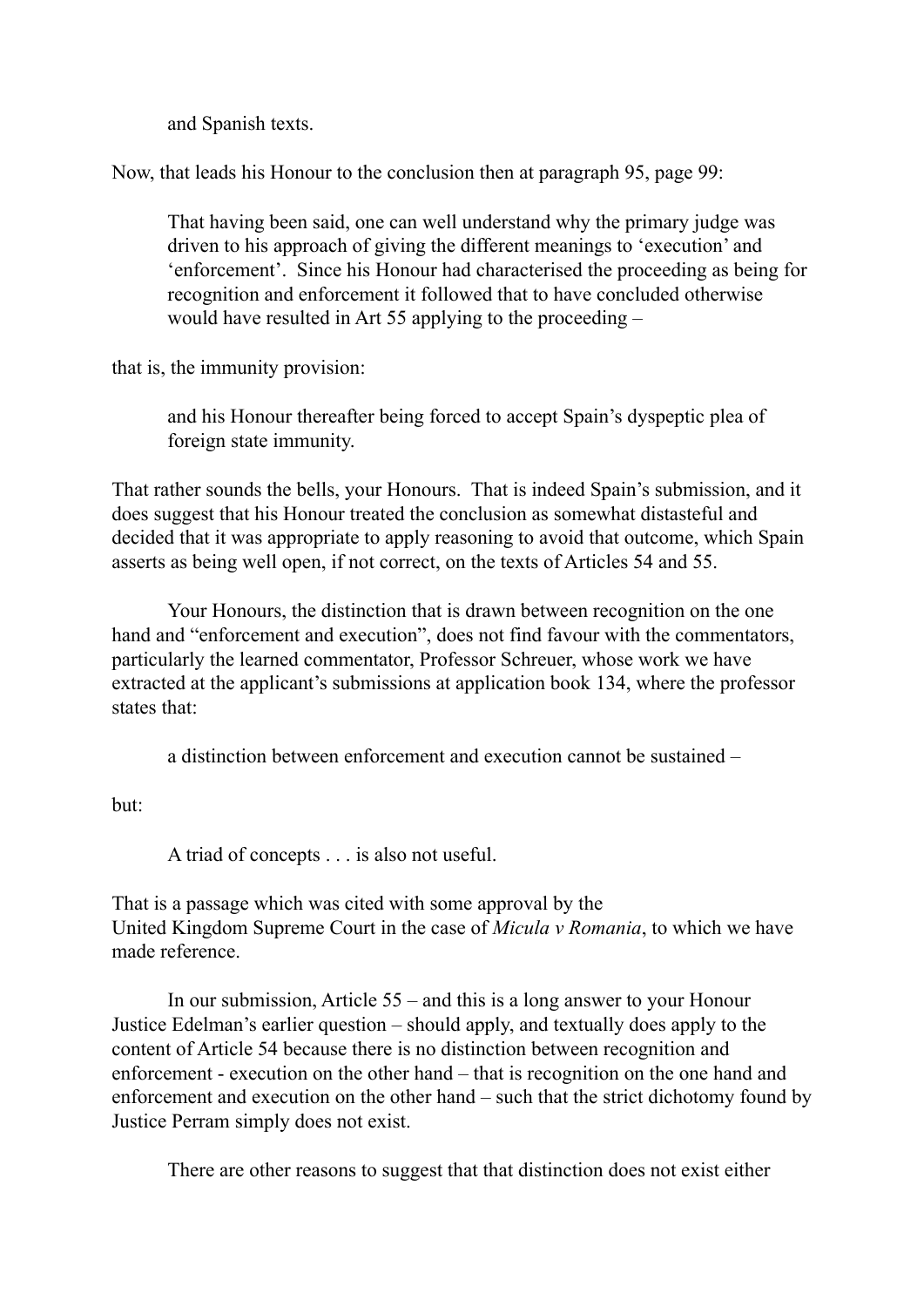within the ICSID system or for the purposes of the *International Arbitration Act*  section 35 – and I will come to those. First, as his Honour Justice Perram acknowledges at application book 84, paragraphs 35 and 36, the ICSID Convention uses the terms "recognition" and "enforcement" interchangeably in other parts of the Convention. As his Honour accepts:

there are some parts of the ICSID Convention where 'enforcement' must include 'recognition'.

We additionally draw the Court's attention at appeal book 145 to the French text of the Convention, which uses the word "and", not "or", in Article 54(2). That is enforcement – recognition and enforcement – not recognition or enforcement, in the French language - - -

**EDELMAN J:** Mr Ward, on one view "enforcement" would always include "recognition", but "recognition" might not always include or require "enforcement"?

**MR WARD:** That is certainly possible, and the problem with that is that the *International Arbitration Act* section 35 does not seem to provide for a recognition procedure of the type relied upon by the Full Court or found by the Full Court. Section 35(4) of the *International Arbitration Act*, although appearing under a heading called "Recognition", provides that:

An award may be enforced in the Federal Court of Australia with the leave of that court as if the award were a judgment or order of that court.

Justice Perram's judgment at paragraph 26 seems to also reach the point that your Honour Justice Edelman just noted, which is that:

formal confirmation by a municipal court that an arbitral award is authentic and has legal consequences –

may, in a practical sense, amount to the execution of a judgment in ways that affect the substantive rights and obligations of the sovereign state. It is clear that recognition of an award carries with it obligations. Recognition carries with it, for example, the consequences of res judicata and issue estoppel and the like. Those are substantive problems which a state – a sovereign state which has not acceded to the jurisdiction of a domestic court, should not face, in circumstances where it is asserting its sovereign immunity.

The very proceedings that were brought below were not proceedings commenced by the investors seeking recognition. They were proceedings seeking the enforcement of a judgment. The difficulty with the Full Court's approach, we say, is identified clearly in the orders that were ultimately made, those orders, which are in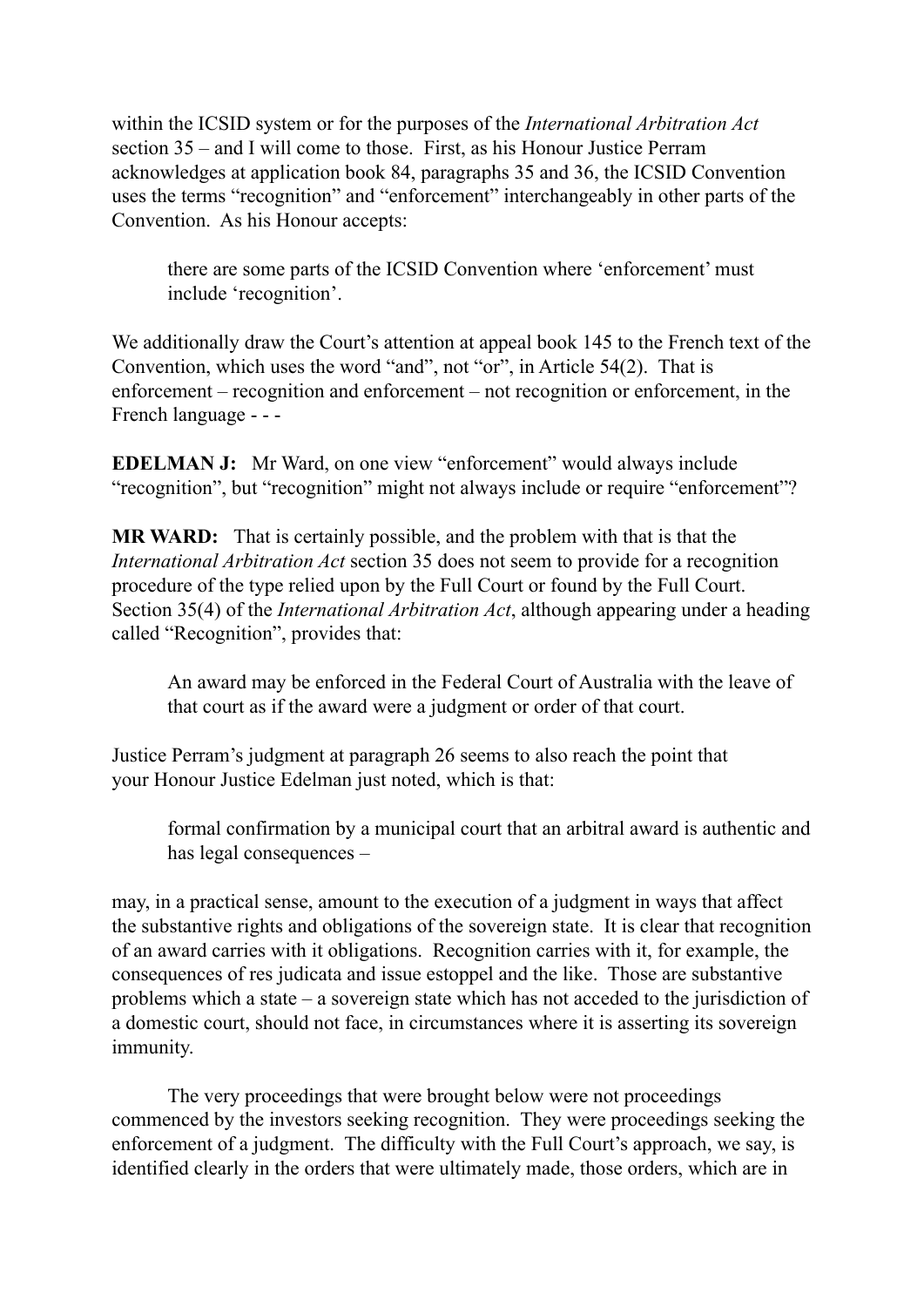the nature of orders of enforcement, not merely recognition. There was a second round of appearances and argument as a result of which orders were made, and those orders were orders that plainly refer to, in terms, recognition and enforcement of the judgment as what had occurred.

Could I then say, your Honours, for all those reasons there has been no unambiguous or clear acceptance of jurisdiction or waiver of immunity. That position is made even more obvious by the decision of the European Court of Justice in the decision of *Moldova v Komstroy*, to which we, I think, made reference yesterday. We raise the decision solely for the point of saying that, at paragraph 66 the European Court of Justice concluded that Article 26(2) of the Energy Charter Treaty, was not applicable:

disputes between a member state and an investor of another member state concerning –

investments. That is obviously a jurisdictional argument that went to the ICSID Tribunal's jurisdiction. We raise it simply for this purpose, to say that in circumstances where European law does not recognise the jurisdiction of ICSID in the circumstances of this case, it cannot be said that the jurisdiction – or that the ICSID Convention applies with such clarity and unambiguity so as to amount to a waiver of sovereign immunity before the courts of this country. Those are our submissions, your Honour.

**KEANE J:** Thank you, Mr Ward. Yes, Mr Walker.

**MR WALKER:** May it please your Honour. May I deal with that last….. It is simply not admissible in this Court, not least because of section 73, to put something which would require to be proved as a matter of fact, not simply by listing something in a supplementary list of authorities concerning the effect of what I am going to call the law of the EU. …..was no challenge to jurisdiction within the self-contained ICSID system made compulsory by the terms of the ECT, and it is for those reasons that that is a matter which does nothing to diffuse the clarity of the section 10 submission, constituted by the plain agreement to…..dispute resolution.

It is for those reasons, in our submission, that the issues in this case do not present as ripe for special leave, particularly as there is no reason to doubt the correctness of the outcome or of the reasons in the court below. It is not correct to say that the orders that your Honours have seen were eventually made in the Full Court, pages 124 and 125, go beyond enforcement in defence of recognition - - -

**KEANE J:** Mr Walker, I am sorry to interrupt you, but can I ask Mr Ward - could you please mute yourself? We are getting feedback from you. Thank you. Sorry, Mr Walker. Please continue.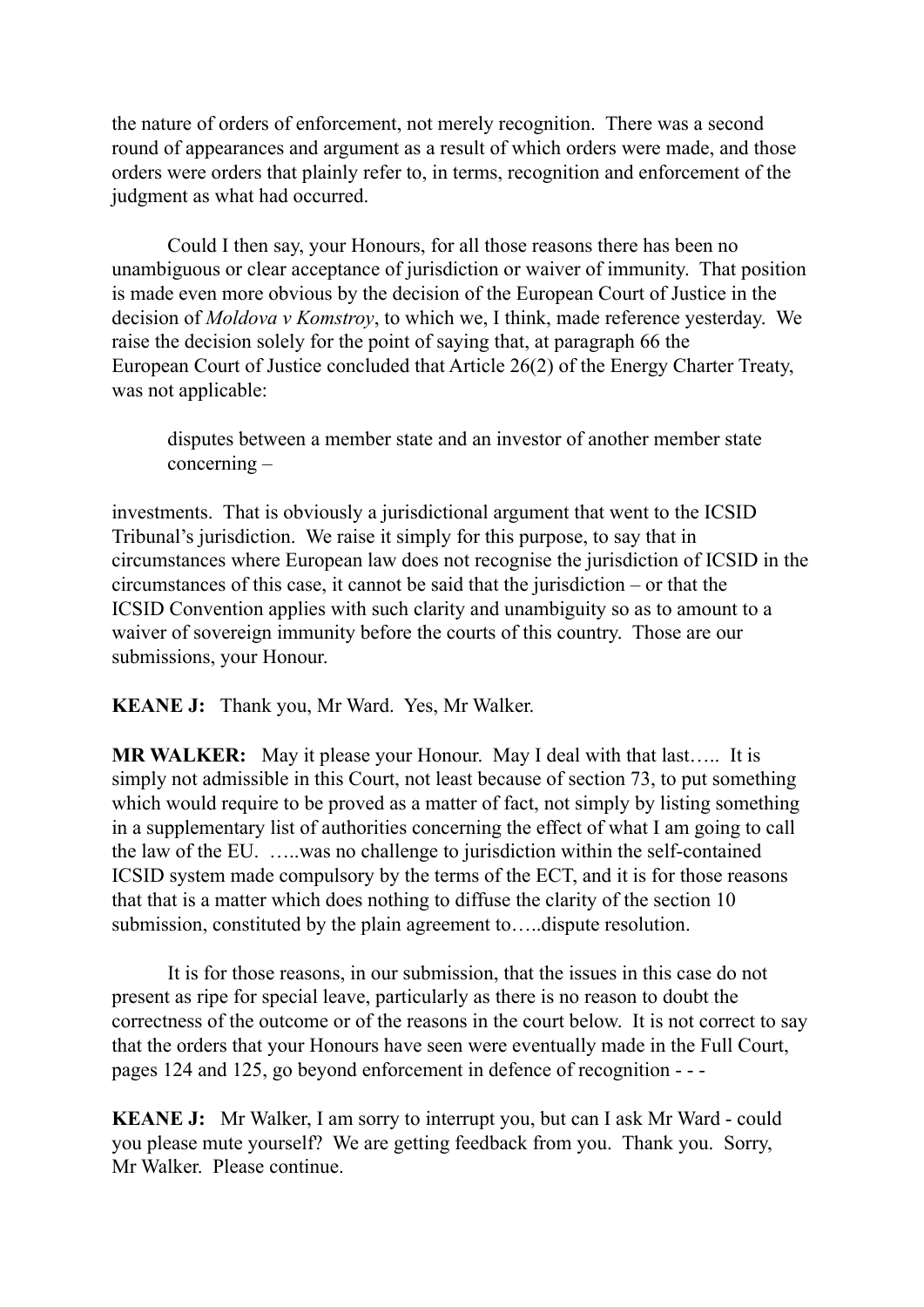**MR WALKER:** Not at all, your Honour. So, if one looks at the terms of the order settled after further argument in this proceeding at pages 124 and 125 of the application book, you will see there that the  $-$  if I can call it this  $-$  the executive force of the court's order, choosing from the array of choices internationally and nationally that their Honours had noted in earlier reasons, was to express the term as being a recognition:

The Court hereby and in these orders recognises –

and then consistently with that:

orders that judgment be entered in favour –

in the specified sums. Then following debate concerning the propriety or wisdom of the matter, added at (b), on page 125 that:

Nothing . . . shall be construed as derogating from the effect of any law relating to immunity of the respondent from execution.

So that what one can see here, the perfectly intelligible grappling with the various senses in which, out of context, or in general terms, the word "enforcement" might encompass both recognition and execution, and perhaps other things as well. Perhaps an award is enforced, for example, if it were – without any intervening step – able to provide the foundation for set-off or a res judicata.

We can put those theoretical considerations aside, in our submission. It is clear that their Honours entirely and properly observed that which…..was fully entitled to, namely, the application in its favour of the protection given by Article 54(3), the text of which, as you have seen, is at application book page 143, and which by section 32 of the *International Arbitration Act*, seen at page 141, has the force of law in Australia.

The Full Court of the Federal Court has, in our submission, authoritatively and clearly – by which I mean unambiguously, among other things – determined that the effect of the agreement by Spain for ICSID dispute resolution, including the selfcontained system for recognition enforcement of its awards, is one which necessarily, as explained concisely and convincingly by Justice Perram, involves acceptance of the jurisdiction of other contracting state's courts for the purpose of enforcement.

There is not a hint, with respect, in Articles 54 and 55, nor for that matter in the provisions of the ECT requiring ICSID dispute resolution, that it runs one way but not the other. So that by some kind of fiscal valve in its favour, Spain can require recognition and enforcement against non-sovereign parties in other contracting state's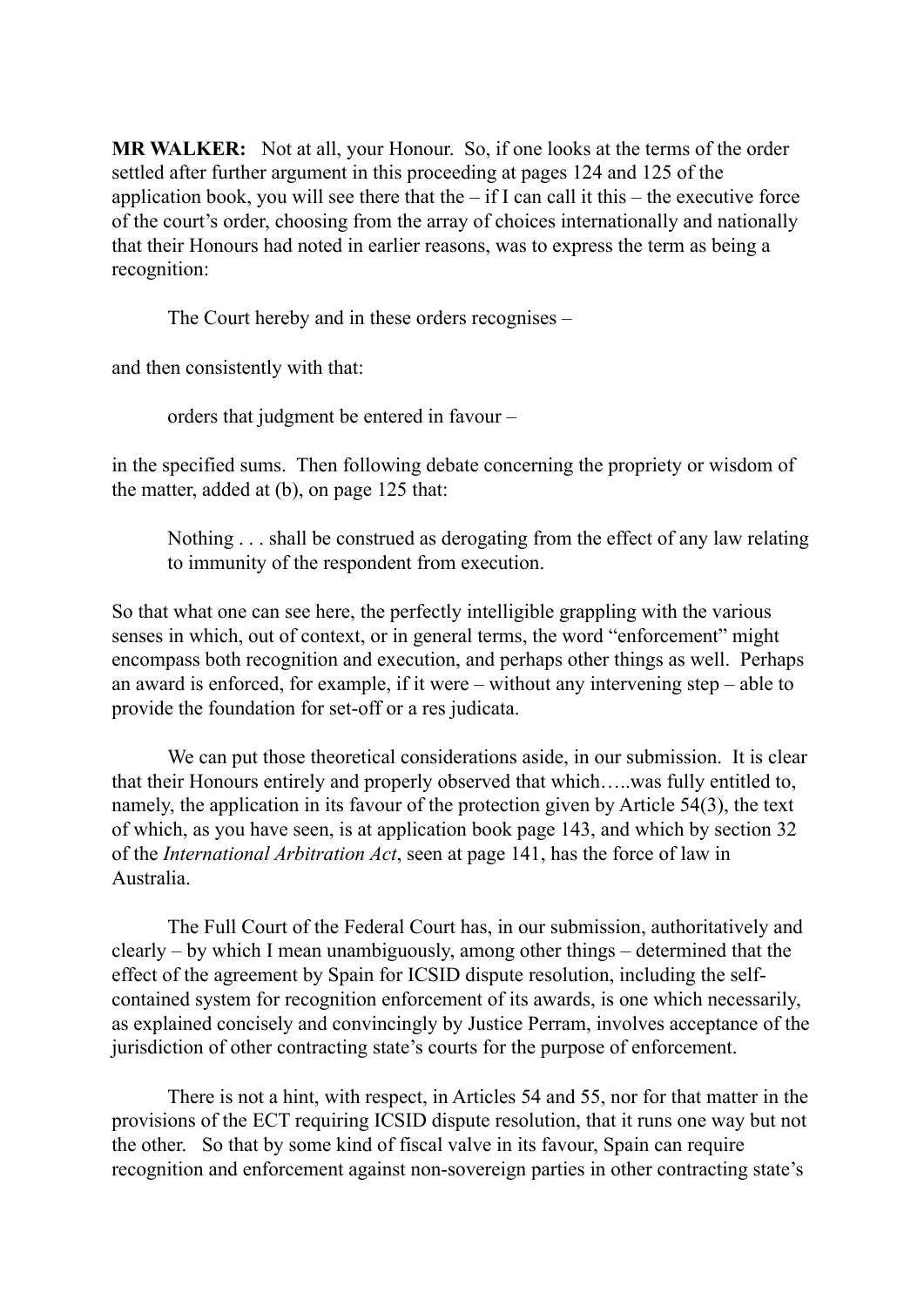courts, but it cannot run the other way.

The protection for Spain which is carved out by Article 55 in particular is one which has meaning only if there is otherwise, as the heading to section 6 in Chapter IV of the Convention set out at page 143 plainly indicates that it is dealing with what are conceptually described as "Recognition and Enforcement of the Award" - - -

**EDELMAN J:** Mr Walker, what do you say to the submission by the applicant that there is an unusual principle of interpretation that one applies to issues relating to waiver, where waiver is only possible if it is done without ambiguity?

**MR WALKER:** Your Honour, at the end of the day, the notion of requiring an absence of ambiguity is itself, I intend the jest, ambiguous. It cannot suffice that there are contrary arguments – that is opposed arguments concerning the meaning of something – to render it for all time thereafter ambiguous, notwithstanding the clear outcome of that argument by the tribunal in question. That is the first thing.

The second thing is, plainly enough, whether there be a waiver depends upon the meaning of the words – in this case, in writing – which are said to constitute the waiver. If there is doubt to an extent sensibly conveyed by the notion of ambiguity, then no doubt it can simply be said, these are not words that import a waiver if you need to add it, unnecessarily, with sufficient clarity to constitute a waiver.

It is for those reasons, in our submission, that there is nothing in that as a matter of principle as adjectival law, that is, concerning particular judicial method for construing agreements within the meaning of section 10 and section 3 of the *Foreign States Immunities Act*, there is no worth at all in this Court looking at it. It is not imaginable that there will be some special approach to the meaning of the words of an agreement, bearing in mind, as your Honours appreciate, the drafting history by which it will be for a court, an Australian court, using familiar techniques, to determine whether or not an agreement in a treaty, for example, constitutes the submission to arbitration for the purposes of section 10.

It is for those reasons, in our submission, that just as a matter of principle or judicial method, there really is nothing in this point fit for this Court to consider as if to lay down special rules concerning ambiguity. That is the first thing. The second thing is that in any event it has no purchase in the issues as contested in the courts below, in this sense.

It can hardly be said that the outcome to which Justice Perram reasons with the agreement of the Chief Justice and Justice Moshinsky, lends itself to any doubt as to the clarity with which his Honour sees the outcome produced by an analysis of the conduct constituted by the words of the treaty. That is the first thing.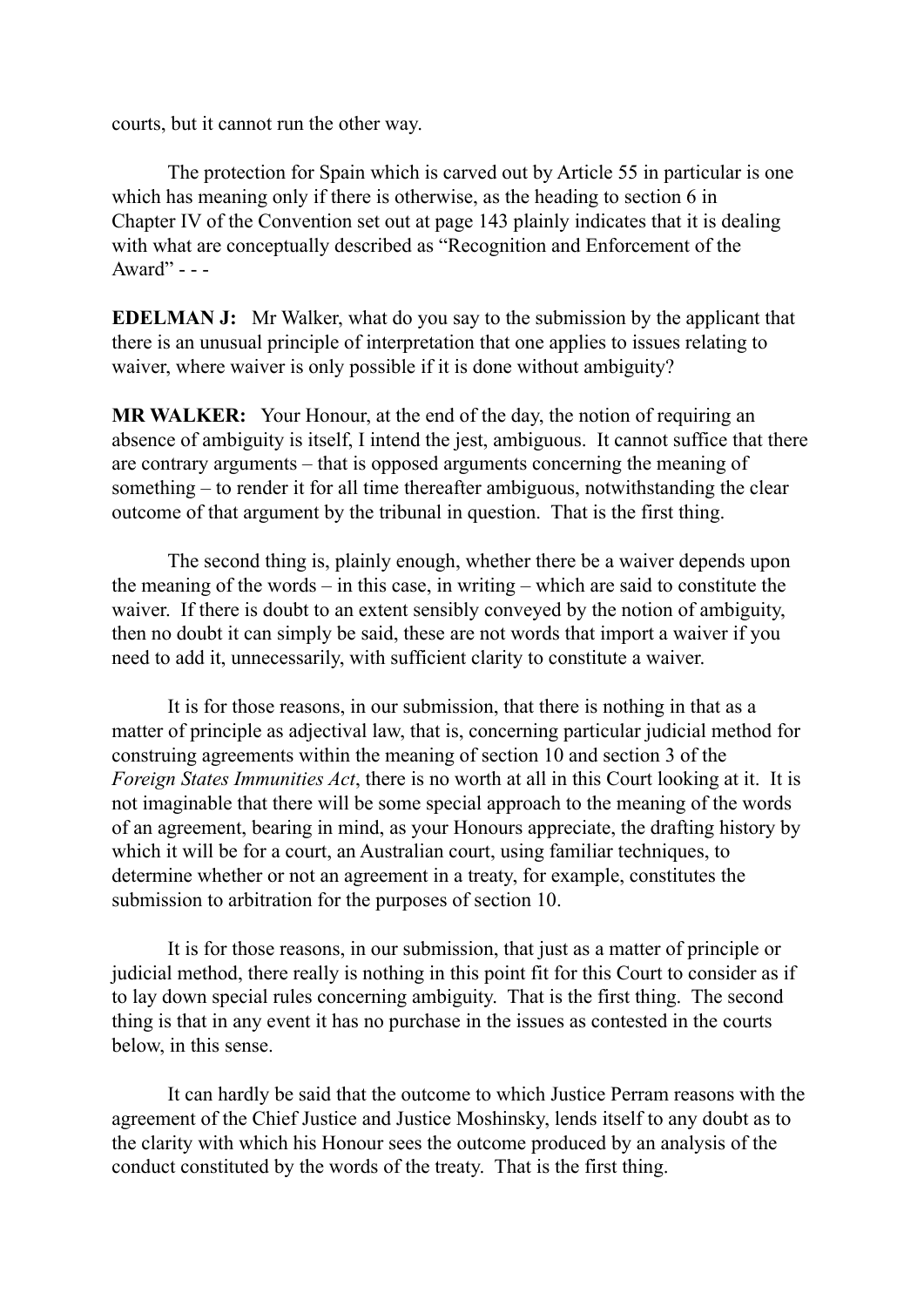The second thing is one simply cannot – without going into evidence that this Court could not entertain on an appeal – one simply cannot point to the fact that in a different tribunal between parties where the substantive law is the law of the European Union, in order to say that they order things differently in different places, and accordingly for the purposes of the Australian – and the reception in the Australian statute of the conduct of Spain in a treaty which is required to be interpreted by an Australian court, there is created any ambiguity.

It is not suggested, nor could it be, that the decision of the European court contains anything persuasive concerning section 10. One only has to see the issues in that case to understand it was a completely different milieu, in which the provisions of Article 26 of the ECT fell into question in that European court. It had nothing - - -

**EDELMAN J:** Mr Walker, what do you say then about the submission that "recognition" and "enforcement" are used interchangeably, and, potentially, I would infer from the applicant's submissions, also with "execution" throughout the Convention?

**MR WALKER:** It is plainly incorrect textually – I am just coming back to page 143:

A party seeking recognition or enforcement –

does not mean those words are interchangeable, even if, of course, they overlap or intersect. Their Honours below, convincingly and satisfyingly from the point of our domestic legal system, see "recognition" as an aspect of "enforcement", though "enforcement" can and does in an ordinary case not involving sovereign immunity, extend beyond mere recognition at least where there is not a voluntary compliance with judgments or orders. That is the first thing.

The second thing is that plainly execution is, by the text of Article 53(2) and (3), quite differently dealt with, and execution, obviously, is an aspect of enforcement which does not describe the whole realm of enforcement. Article 55 then plainly ensures that execution is carved out from the submission to jurisdiction which is conveyed by Article 54, and it is for those reasons that there is simply nothing in the point that some mystery continues to obtain which this Court should seek to dispel as to the boundaries of definition and the degree of overlap between "enforcement", "recognition" and "execution".

It is for those reasons, in our submission, that, were special leave to be granted, the actual issues in this case, bearing in mind the form of the order made in the Full Court below, would not touch upon any of the – what might or might not be – still interesting subject matter for learned commentators.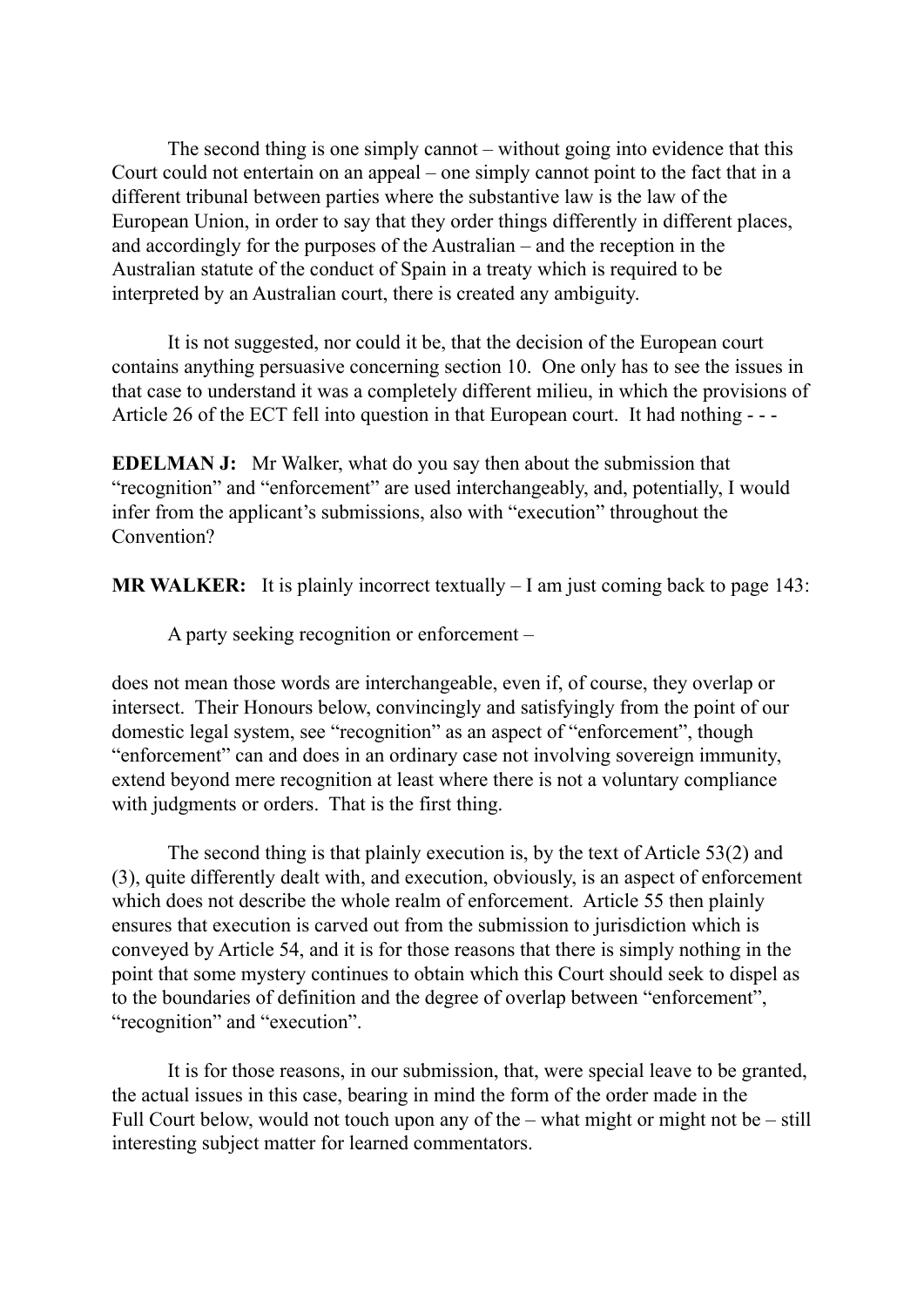Now, by that last comment I should not be taken as conceding that there is much of further interest to be extracted at the level of international commentary, because this Court is obviously and properly seized with the question of the proper understanding and application of an Australian statute by reference to facts, namely accession to the relevant treaties, which can hardly be questioned as to their clarity.

It is for those reasons, in our submission, that there is nothing worthy of the grant of special leave in that which in the rather colourfully described international treaty negotiations as canvassed by their Honours in the court below, there is nothing that arises which involves any useful further argument about the differences which are manifest between recognition on the one hand and execution on the other.

That both and each may be regarded, at least in our legal usage, as being aspects of enforcement does not mean that they are and are only enforcement, and it does not mean that all enforcement is always both recognition and execution. Article 55 makes crystal clear that cannot be right.

It is for those reasons, in our submission, that there is simply nothing in what might be described as a phantom issue, namely whether the undoubted immunity from execution in Article 55 carries with it – by execution being a species of enforcement – an equal immunity from recognition, which may also be regarded as another species of enforcement. That is an illegitimate form of reasoning - I call it a phantom point because it does not appear, perhaps in those full colours, but there is nothing in any such supposition for the reasons that have been expressed in the court below, and in our submission this Court would not take on an appeal to investigate such sterile issues. May it please the Court.

**KEANE J:** Thanks, Mr Walker. Yes, Mr Ward.

**MR WARD:** Just briefly, your Honours. For the purposes of section 35, the Full Court in the reasons for the pronouncement of orders, found at application book 114, paragraph 7, identified that:

For the purposes of s 35 the order . . . gives the award the recognised status of a judgment and is enforceable as such.

That is, the court, having found a strict dichotomy to exist in the primary reasons, then recognised – as this Court has previously found in *TCL*, for example, that enforcement and recognition tend to be conceptually identified in the same way, in at least Australian courts, such that the distinction – the strict dichotomy – in truth does not exist.

This is a treaty, your Honours, of general application. Plainly ICSID is a treaty of extraordinarily wide import. It could not be said, as my learned friend, Mr Walker,